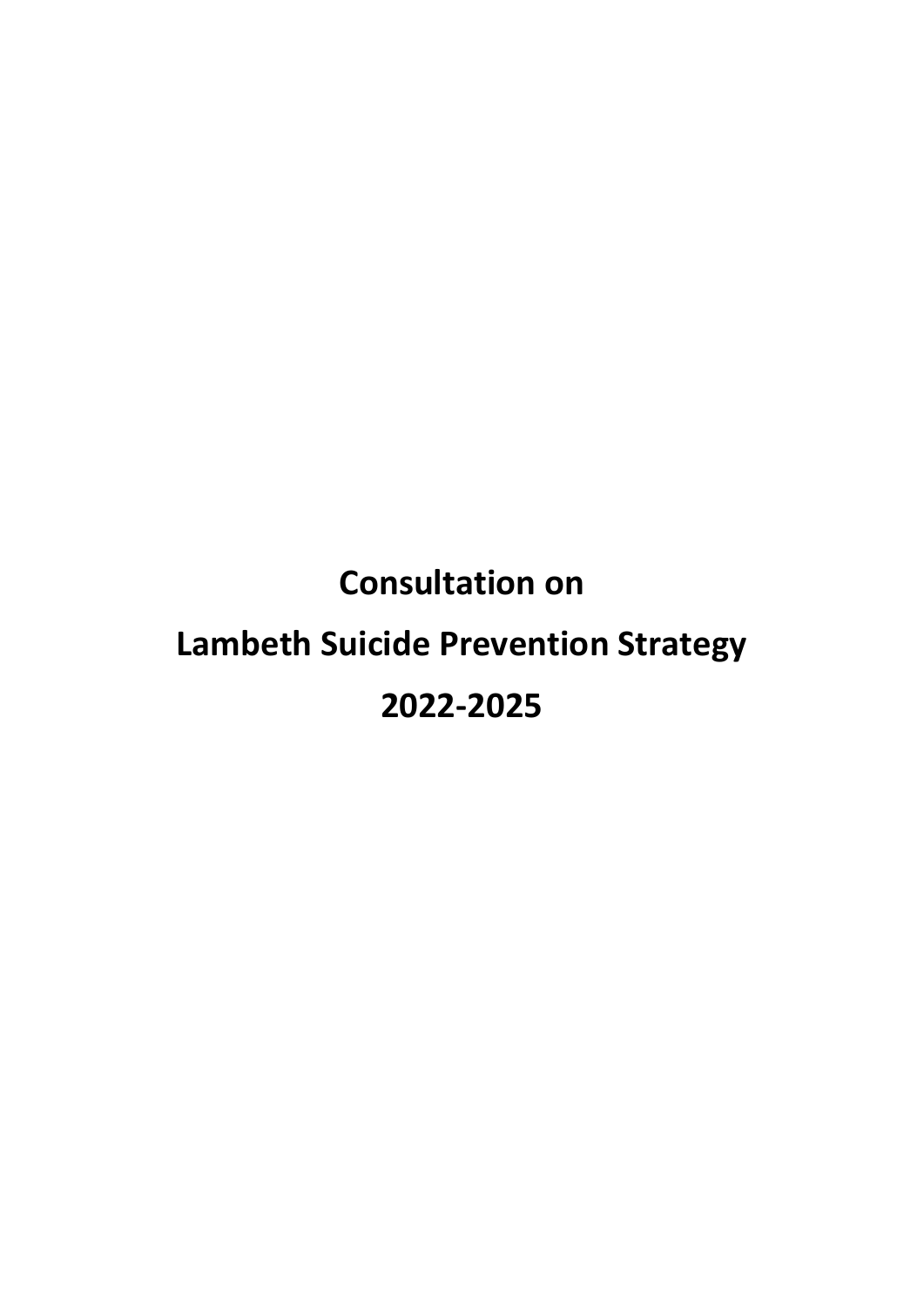# **Consultation Report Date January 2022**

# **Contents**

- 1 Introduction
- 1.1 Background
- 1.2 Our proposals
- 2 The consultation
- 2.1 Consultation objectives
- 2.2 Who we consulted
- 2.3 When we consulted
- 2.4 How we consulted
- 2.4.1 Press activity
- 2.4.2 Digital activity
- 2.4.3 Print activity
- 2.4.4 Event activity
- 3 Responses from members of the public
- 3.1 Summary of results
- 3.2 Summary of post code analysis and demographics
- 3.3 Additional comments
- 4 Responses from statutory bodies and other stakeholders
- 5 What happens next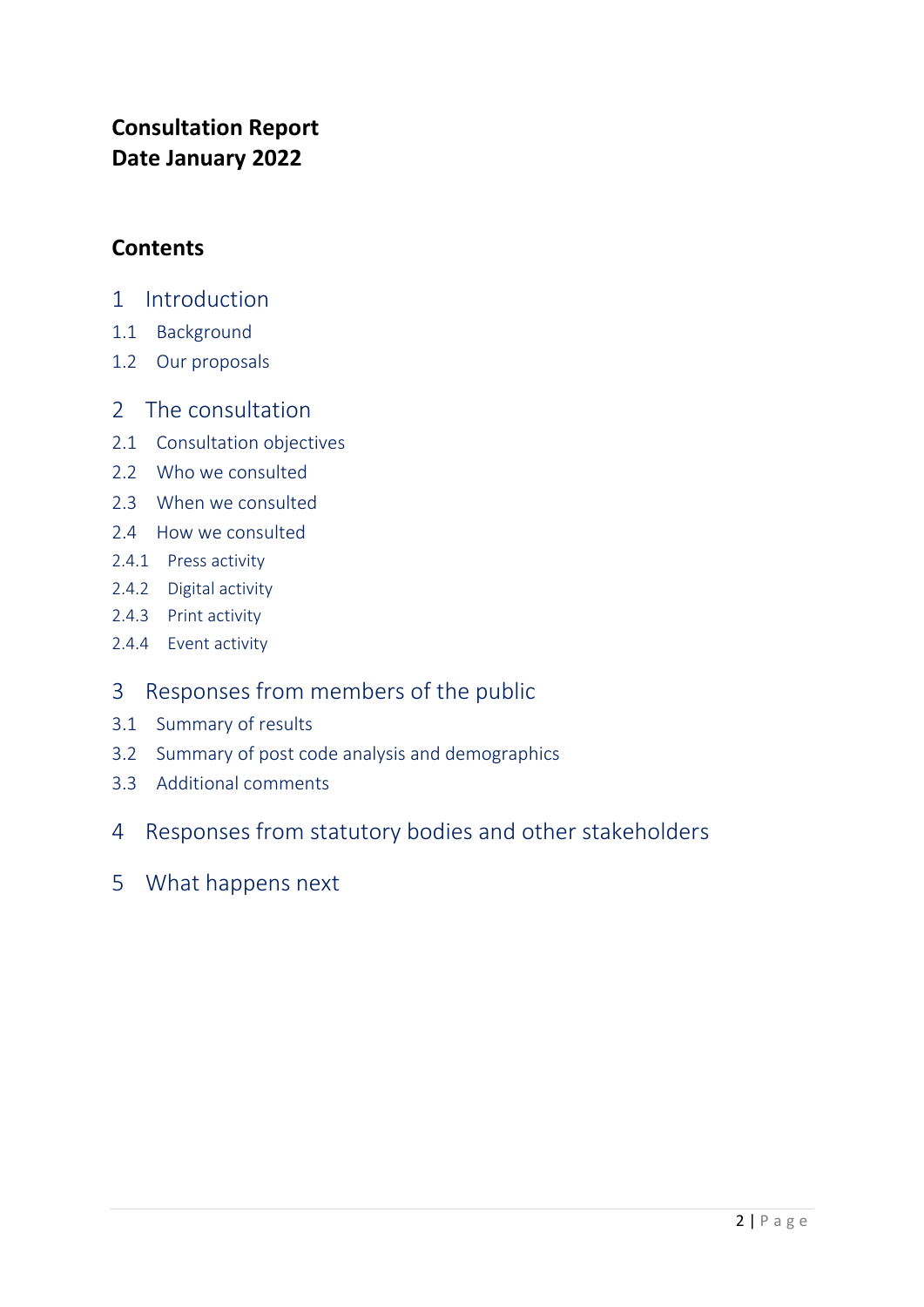# 1. Introduction

# 1.1Background

Suicide is the leading cause of death among young people aged 20-34 years in the UK (ONS 2015), accounting for 24% of deaths in this age group in men and 12% in women. It is also the leading cause of death among men aged 35-49 (followed closely by heart disease).

Lambeth has a higher prevalence of some of the key risk factors for suicide than the benchmark for England (including severe mental illness and substance misuse).

Many of the risk factors and social determinants which make people vulnerable to suicide are more prevalent in times of economic instability: loss of employment, debt, relationship breakdown, substance misuse and loneliness are known contributory factors for suicide.

The pandemic has contributed to increase the risk of mental ill health and suicide for many people.

We therefore need to ensure that all those who are in known "at risk" groups receive the support they need to build up protective factors and to ensure that they have access to help in times of crisis. Suicide prevention needs to be part of a wider effort to promote mental wellbeing and to improve individual and community resilience.

## 1.2Our proposals

We were seeking views on Lambeth's Suicide Prevention Strategy and Action Plan 2022-2025, which sets out how we plan to prevent suicide in Lambeth over the next 3 years, including highlighting the key priorities for Year One (2022 – 2023). The purpose of this strategy is to provide a multi-agency framework for action across the life-course to prevent avoidable loss of life through suicide. It draws on local experience and research evidence, aiming to prevent suicide and promote mental health and wellbeing.

Our key priority groups will be:

- 1. People who are vulnerable due to economic circumstances
- 2. Children and young people
- 3. People who are socially isolated
- 4. LGBTQ+ people
- 5. People who misuse substances
- 6. People in the care of mental health services
- 7. BME groups, migrants and asylum seekers
- 8. People in the prison system.

The strategy is set out over three years with annual action plans. The proposed priorities for the Year 1 action plan are:

- Raise awareness of available mental health crisis support
- Deliver the Pride in Practice programme to voluntary sector organisations
- Provide regular suicide prevention training for frontline staff and community groups
- Advertise existing support for people bereaved by suicide i.e. SEL Suicide Bereavement Service
- Work with Cruse to provide a 'Facing the Future' group to support adults bereaved by suicide
- Gain access to Thrive LDN suicide surveillance data
- Conduct an audit of meaningful data to improve near time reporting of suicide, attempted suicide and self-harm highlighting prevalence among stated strategic target groups and other local vulnerable groups.
- Work with local media and comms to ensure suicide is treated sensibly and appropriately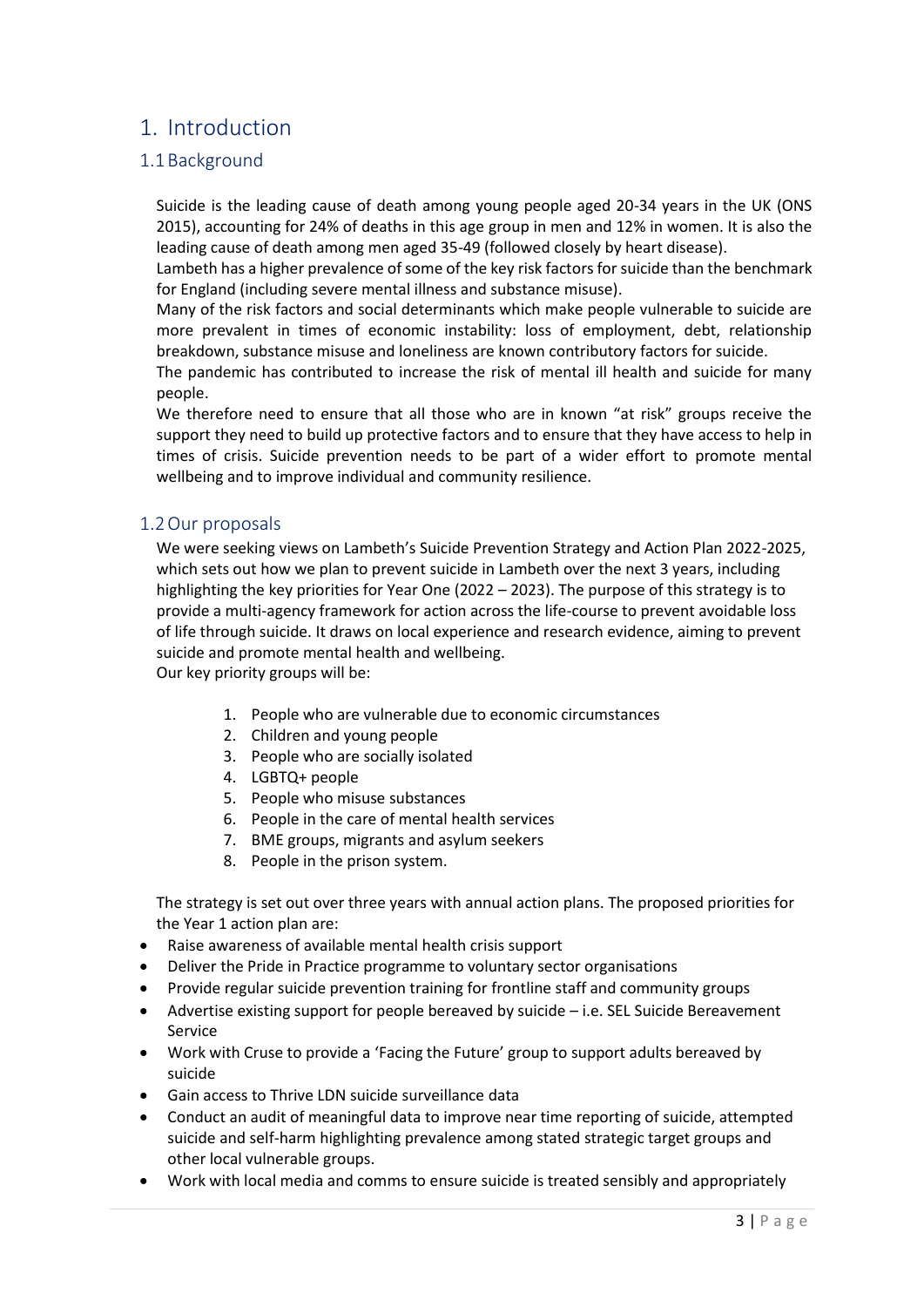- Locally appropriate communications and media campaigns aimed at normalising talking about mental health and suicide to be co-developed
- Work collaboratively with colleagues from the SE London ICS to improve the self-harm pathway both in terms of improved data collection and improved experience of care

# 2. The consultation

## 2.1Consultation objectives

Every life lost to suicide is a tragedy and suicide prevention is a public health priority. Over the years, the Public Health team has engaged and worked in partnership with stakeholders, and communities to identify the key issues and potential solutions.

The purpose of the consultation was to obtain the views from people living and working in borough on the proposed plan and to have a shared understanding of the challenges faced in preventing suicides. The focus was on consulting local people including residents, community, statutory and non-statutory organisations and stakeholders.

## 2.2Who we consulted

Suicide risk reflects wider inequalities as there are marked differences in suicide rates according to people's social and economic circumstances, with those in poorer communities more likely to be affected. Through surveys and engagement activities we have identified that in Lambeth certain sections of the population are significantly more at risk of suicide than others, such as:

- People who are vulnerable due to economic circumstances,
- Children and young people,
- People who are socially isolated,
- Men
- LGBTQ+ people,
- People who misuse substances,
- People in the care of mental health services,
- BME groups, migrants and asylum seekers,
- People in the prison system

The focus was on consulting local people including residents, community, statutory and nonstatutory organisations.

## 2.3When we consulted

The on-line consultation ran for four weeks, from  $19<sup>th</sup>$  November to  $19<sup>th</sup>$  December 2021. Additionally, a series of presentations and signposting to the draft plan were carried out via the different internal and external stakeholders' networks.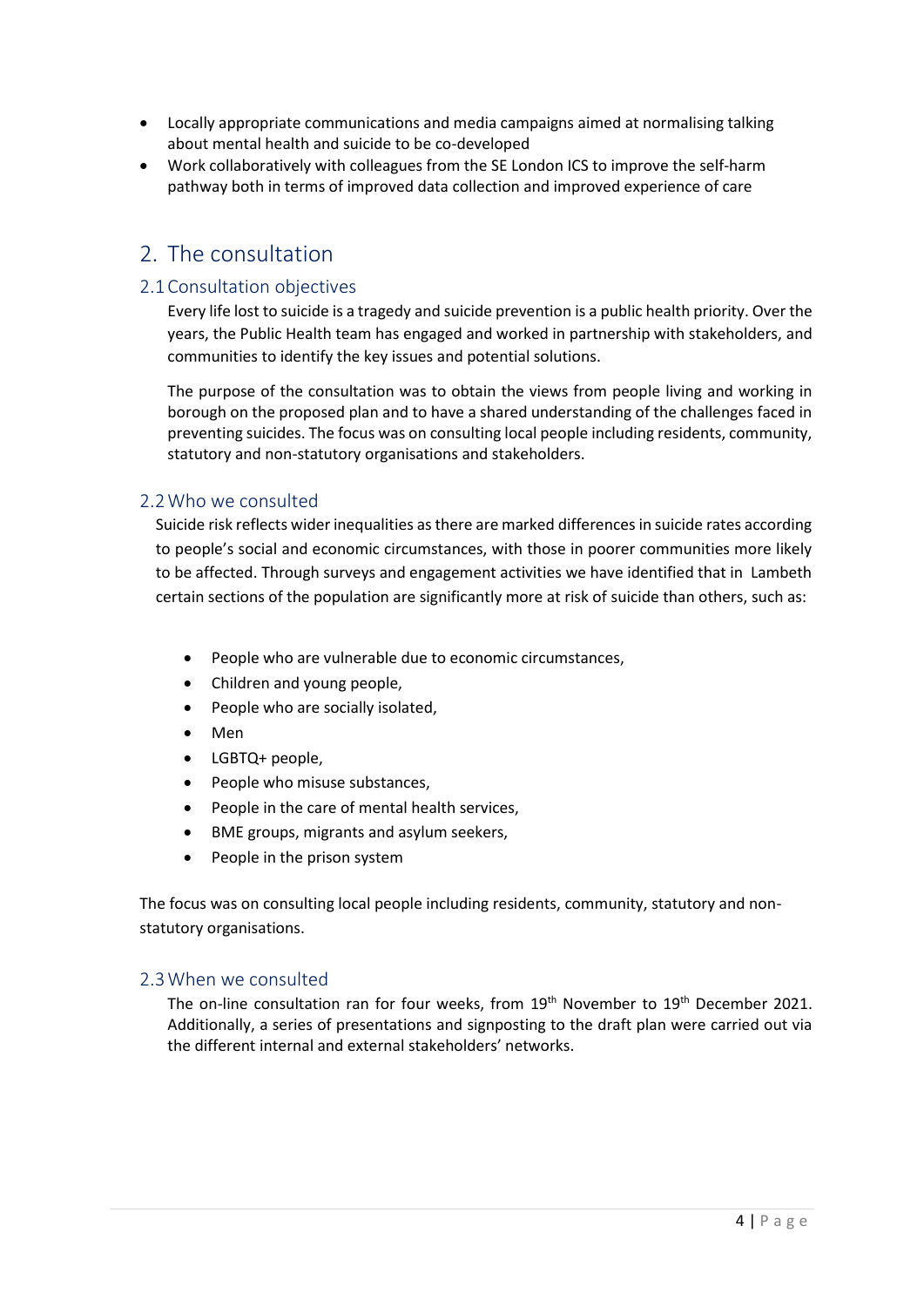### 2.4How we consulted

The draft Lambeth Suicide Prevention Strategy and Action Plan proposals have been widely consulted using different methodologies.

The different methods consisted of:

- An on-line four weeks' consultation
- Presentations at meetings and forums both with external and internal stakeholders

The SEL CCG have been sighted on the proposals formally via the Lambeth Suicide Prevention Partnership Group and individual programme leads from within Lambeth Together and the local authority are working with public health specialists on understanding the specifics of the plans, providing critical feedback, and ensuring that actions proposed will maximise the benefit and outcome for our Lambeth communities

#### 2.4.1 Press activity

A Love Lambeth article was published on th[e website](https://love.lambeth.gov.uk/have-your-say-on-lambeths-suicide-prevention-strategy-2022-25/) on the 25<sup>th</sup> of November 2021.

#### 2.4.2 Digital activity

A questionnaire was created via survey monkey and accessible on the Lambeth Council website for participatio[n https://beta.lambeth.gov.uk/consultations/have-your-say](https://beta.lambeth.gov.uk/consultations/have-your-say-lambeths-suicide-prevention-strategy-2022-25)[lambeths-suicide-prevention-strategy-2022-25.](https://beta.lambeth.gov.uk/consultations/have-your-say-lambeths-suicide-prevention-strategy-2022-25) An email containing supporting documents and the question was sent to Lambeth stakeholders. Links to the consultation were shared with key organisations for onward promotion and participation; these included:

- The Lambeth Living Well Collaborative
- The Lambeth Neighbourhood and Wellbeing Alliance
- The Vassal and Coldharbour Health and Wellbeing Working Group
- Healthwatch

#### 2.4.3 Print activity

There were no printed materials to support this consultation

#### 2.4.4 Event activity

Below is a list of the activities carried out during the consultation period:

| Consultation event at the Fiveways PCN Health Day Community Event | 4.11.2021  |
|-------------------------------------------------------------------|------------|
| Discussions at Adults and Health CMB                              | 16.11.2021 |
| Discussions at the Staying Healthy Partnership Board              | 16.11.2021 |
| Discussions at Lambeth Living Well Collaborative                  | 25.11.2021 |
| Discussions at Lambeth Neighbourhood and Wellbeing Alliance       | 9.12.2021  |
| Discussions at the Children Senior Management Team                | 14.12.2021 |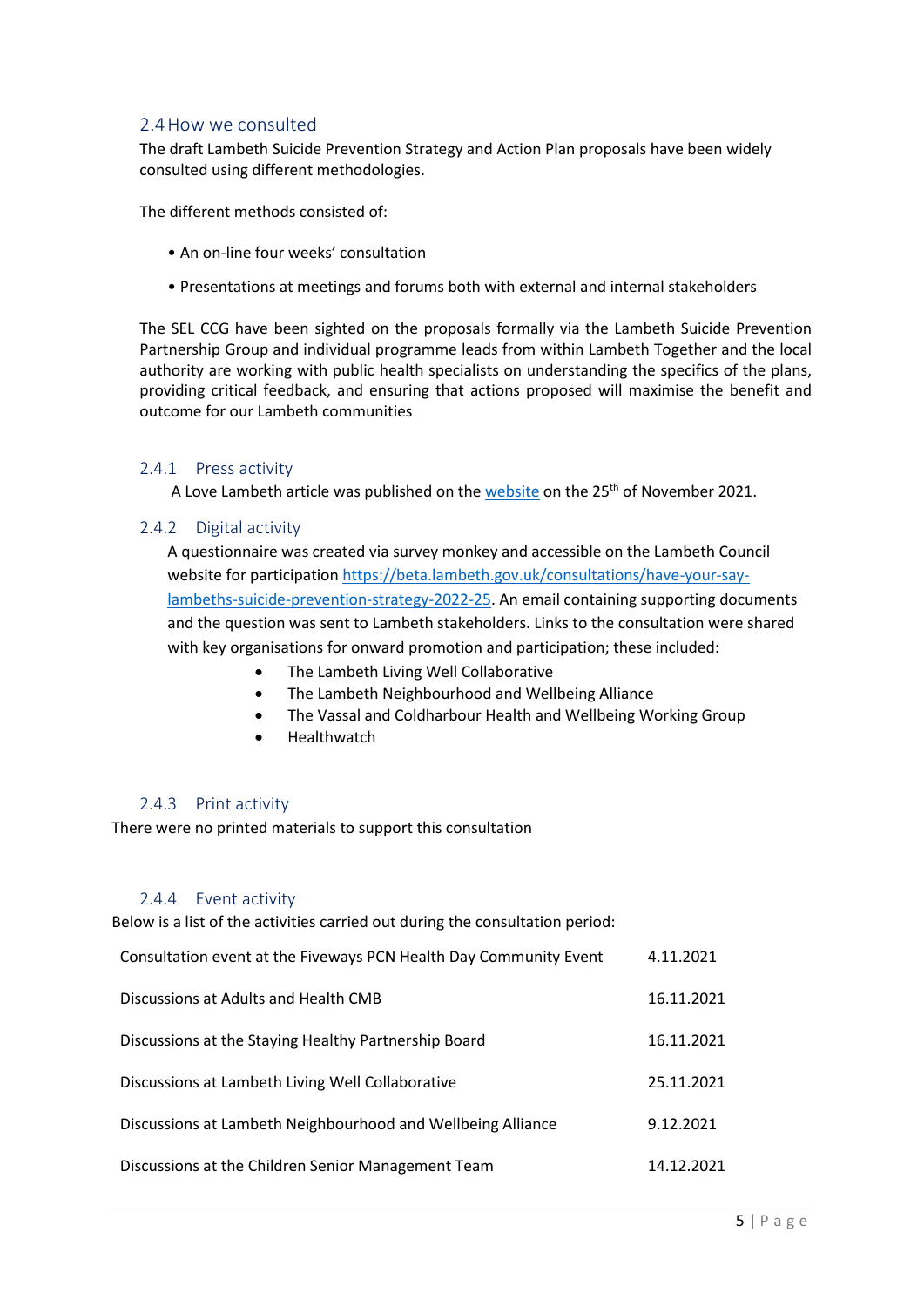# 3. Responses from members of the public

# 3.1 Summary of results

14 responses were received

Of these respondents, 10 agreed or strongly agreed with the overall aims of the strategy

## 3.2 Summary of post code analysis and demographics

Due to the small number of respondents, and the fact that a significant minority of these chose not to answer the questions in the 'About You' section of the survey, there is not enough demographic information to report on.

## 3.3Additional comments

Whilst there were a small number of responses, those who did take part provided a range of comments which are not reproduced in full here, but will be fully considered as part of the action plan going forward. These are a small sample of the comments received:

'I agree with the action plan, but there should be more emphasis on the provision of face to face counselling, provided through GPs, CAMHS, and other mental health providers. There should be more help for students, those living away from home, but also the home-based'

'I'm a psychiatrist and psychoanalyst. There is an epidemic of suicide in Lambeth. this is a great idea'

'Important across a range of groups, but suicide is often the extreme end of a range of issues - what more can be done to reduce even the consideration of suicide?'

'It's not clear to me how exactly you intend to reach out to those most vulnerable. Raising awareness in itself is not going to make those desperate enough to contemplate suicide, to stop themselves'

'I think you could think about how you would actually reach out to distressed individuals who may not be known to the community groups etc. It's also important to increase the number of counsellors and therapists to work with people in high-risk groups'

# 4. Responses from statutory bodies and other stakeholders

In addition to the responses received through the online survey, the Public Health team received written and verbal feedback collected through a series of engagement meetings and discussions. The Suicide Prevention Strategy and Action Plan was presented at various statutory and nonstatutory fora, where additional feedback was received. The written and verbal responses further reinforced the key messages outlined in the online survey.

The following quotes illustrate the main points highlighted in the engagement sessions:

*"The list of priority groups should include men in their 50's, bearing in mind that 75% of completed suicides are men and there is a definite spike by age group. Of our 13000 referrals of suicidal people, we have sadly experienced 8 such deaths and only one of them fall into the categories above that you have mentioned, in so far he killed himself whilst in an NHS Crisis*